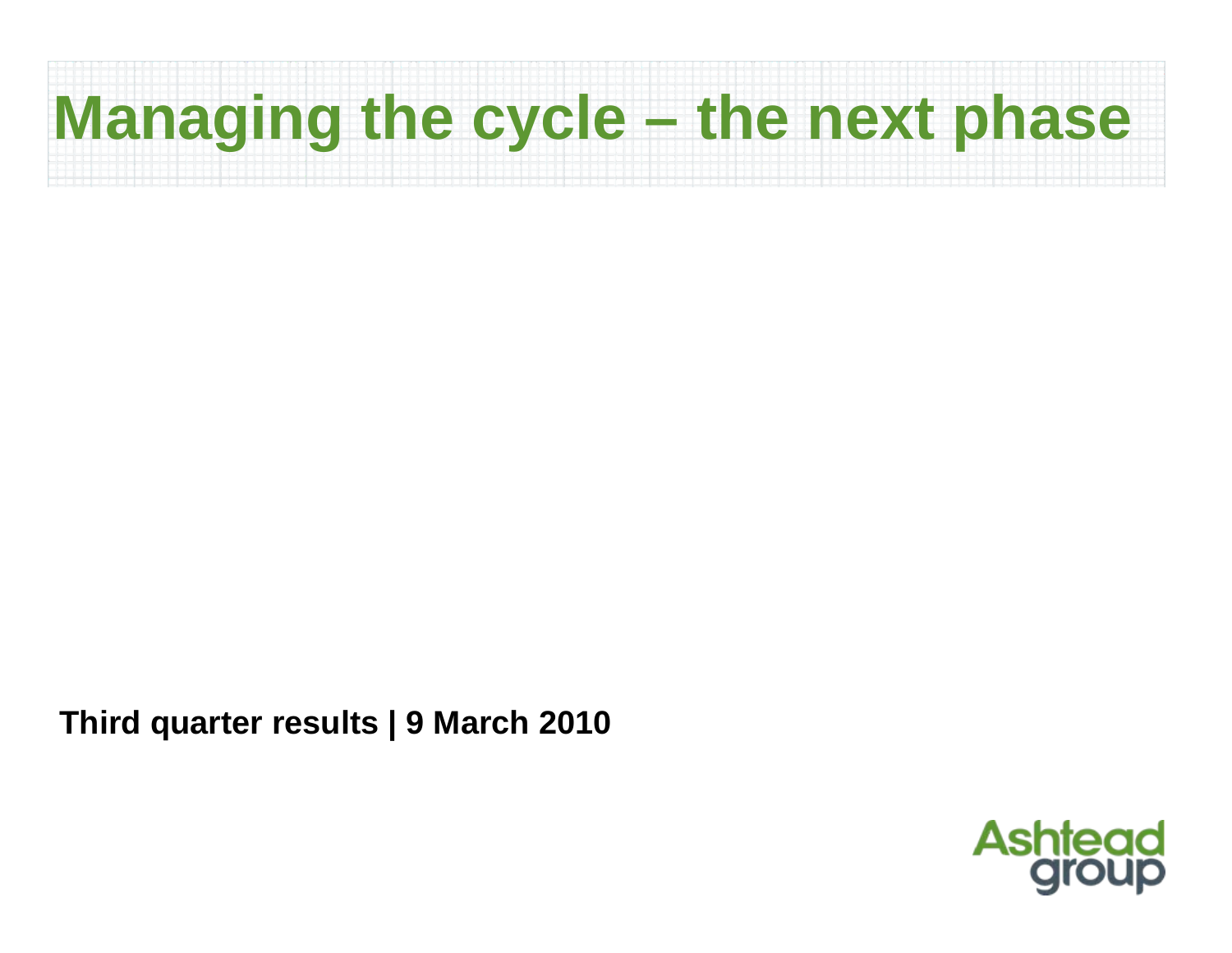## **Legal notice**

This presentation has been prepared to inform investors and prospective investors in the secondary markets about the Group and does not constitute an offer of securities or otherwise constitute an invitation or inducement to any person to underwrite, subscribe for or otherwise acquire securities in Ashtead Group plc or any of its subsidiary companies.

The presentation contains forward looking statements which are necessarily subject to risks and uncertainties because they relate to future events. Our business and operations are subject to a variety of risks and uncertainties, many of which are beyond our control and, consequently, actual results may differ materially from those projected by any forward looking statements.

Some of the factors which may adversely impact some of these forward looking statements are discussed in the Principal Risks and Uncertainties section on pages 26–27 of the Group's Annual Report and Accounts for the year ended 30 April 2009 and in the unaudited results for the third quarter ended 31 January 2010 under "Current trading and outlook" and "Principal risks and uncertainties". Both these reports may be viewed on the Group's website at **www.ashtead-group.com**

This presentation contains supplemental non-GAAP financial and operating information which the Group believes provides valuable insight into the performance of the business. Whilst this information is considered as important, it should be viewed as supplemental to the Group's financial results prepared in accordance with International Financial Reporting Standards and not as a substitute for them.

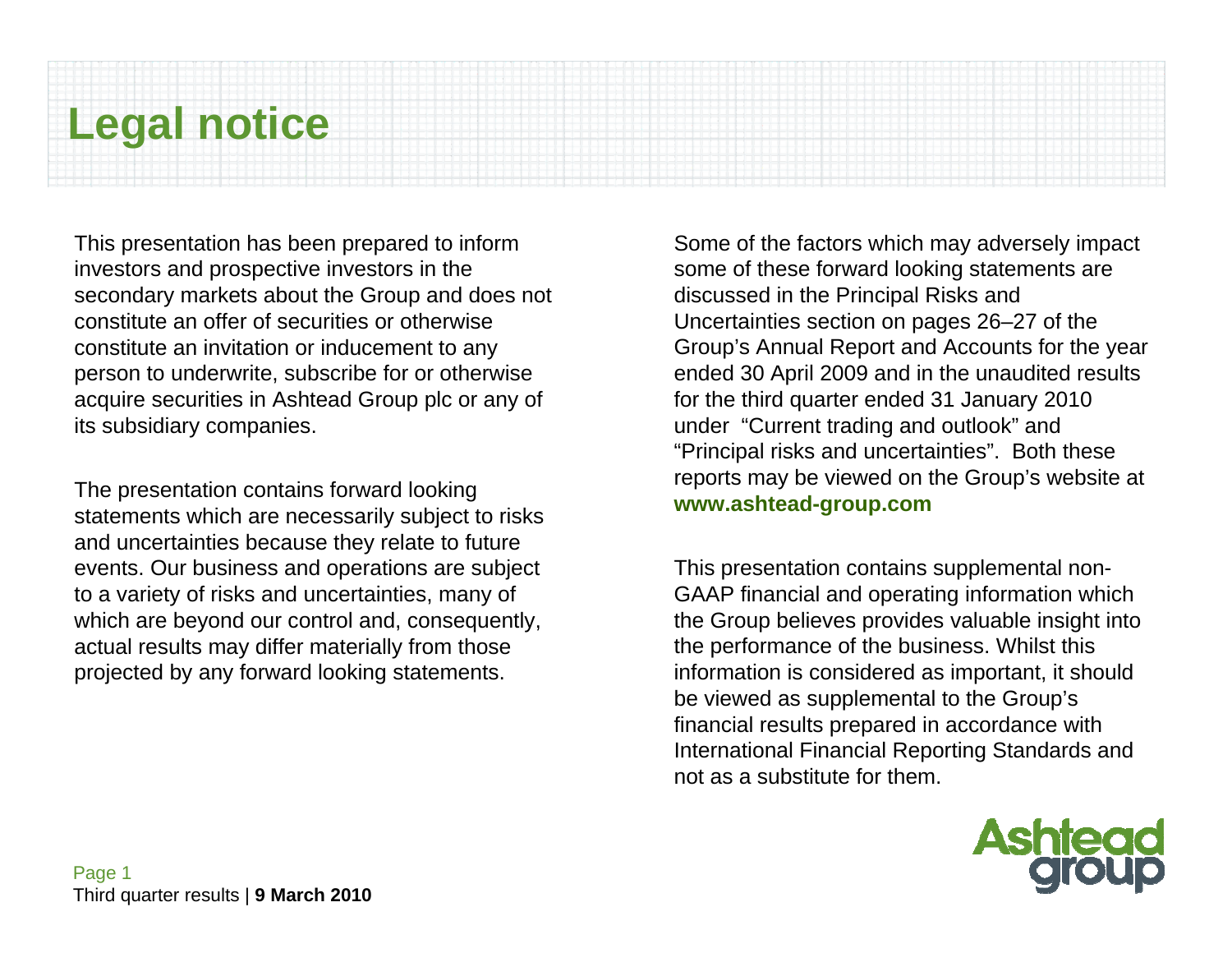#### **Results summary Nine months EBITDA margin of 31%**

|                                           |         | Q3      |        | <b>Nine months</b> |         |        |  |  |
|-------------------------------------------|---------|---------|--------|--------------------|---------|--------|--|--|
| $(\text{Em})$                             | 2010    | 2009    | change | 2010               | 2009    | change |  |  |
| <b>Revenue</b>                            | 187.3   | 260.3   | $-28%$ | 626.7              | 841.4   | $-26%$ |  |  |
| - of which rental                         | 172.4   | 239.1   | $-28%$ | 581.0              | 755.2   | $-23%$ |  |  |
| <b>Operating costs</b>                    | (137.4) | (178.2) | $-23%$ | (432.9)            | (553.5) | $-22%$ |  |  |
| <b>EBITDA</b>                             | 49.9    | 82.1    | $-39%$ | 193.8              | 287.9   | $-33%$ |  |  |
| Depreciation                              | (45.7)  | (53.5)  | $-15%$ | (139.9)            | (149.3) | $-6%$  |  |  |
| <b>Operating profit</b>                   | 4.2     | 28.6    | $-85%$ | 53.9               | 138.6   | $-61%$ |  |  |
| Net interest                              | (16.2)  | (17.6)  | $-8%$  | (45.8)             | (51.0)  | $-10%$ |  |  |
| <b>Profit before tax and amortisation</b> | (12.0)  | 11.0    |        | 8.1                | 87.6    | $-91%$ |  |  |
| Earnings per share (p)                    | (1.9)   | (0.1)   |        | 0.2                | 15.7    | $-99%$ |  |  |
| <b>Margins</b>                            |         |         |        |                    |         |        |  |  |
| $-EBITDA$                                 | 26.6%   | 31.6%   |        | 30.9%              | 34.2%   |        |  |  |
| - Operating profit                        | 2.3%    | 11.0%   |        | 8.6%               | 16.5%   |        |  |  |

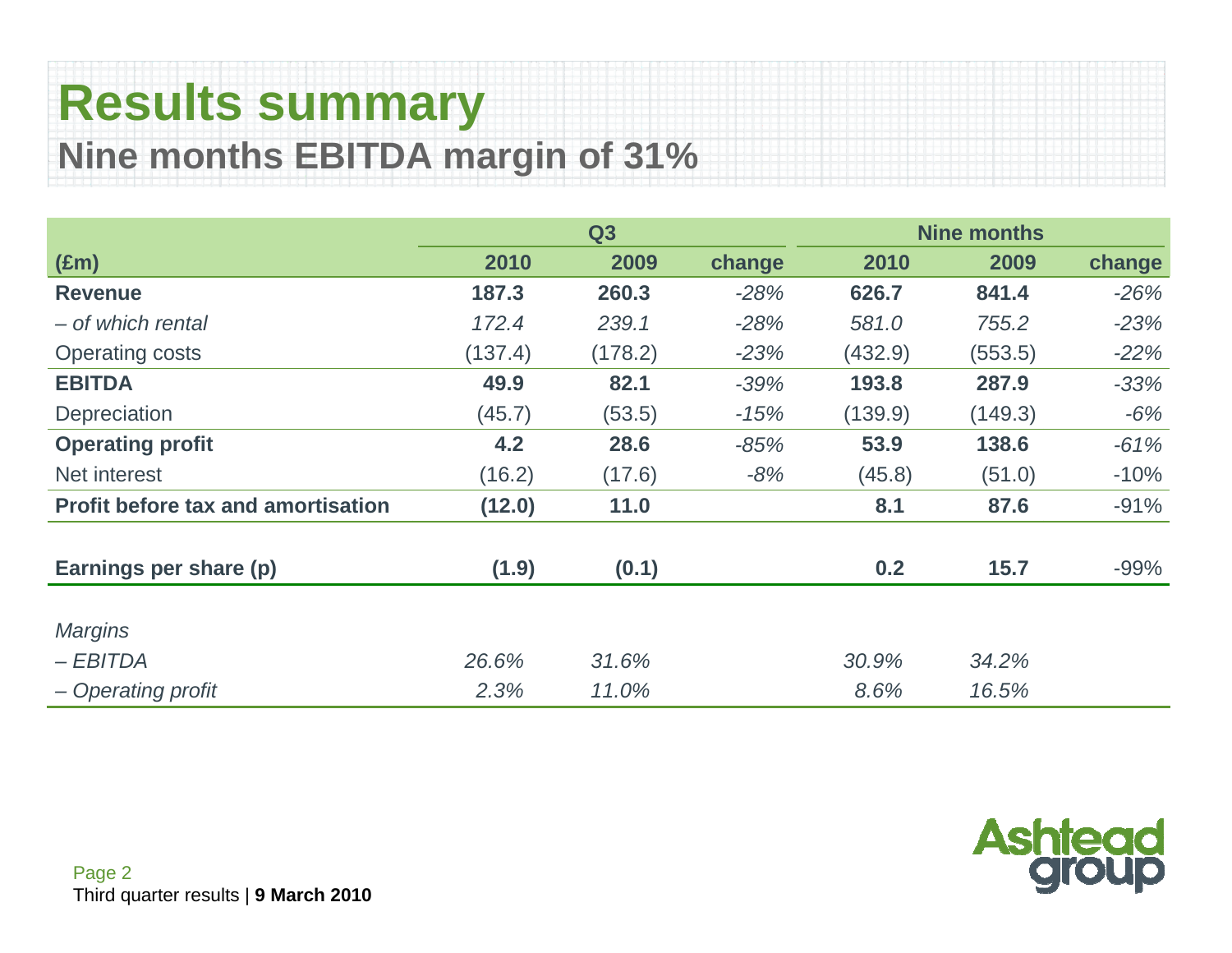### **Divisional results – improving comparative performance**

|                      | <b>Revenue bridge - Q3</b>       |      | Revenue bridge - first half |                |        |                | <b>Revenue bridge - 9 months</b> |                |        |                |        |               |
|----------------------|----------------------------------|------|-----------------------------|----------------|--------|----------------|----------------------------------|----------------|--------|----------------|--------|---------------|
|                      | <b>A-Plant</b><br><b>Sunbelt</b> |      |                             | <b>Sunbelt</b> |        | <b>A-Plant</b> |                                  | <b>Sunbelt</b> |        | <b>A-Plant</b> |        |               |
|                      | change                           | (Sm) | change                      | $(\text{Em})$  | change |                | (\$m) change                     | $(\text{Em})$  | change | \$m\$          | change | $(\text{Em})$ |
| 2009 rental revenue  |                                  | 291  |                             | 43             |        | 770            |                                  | 107            |        | 1,061          |        | 150           |
| Change - Volume      | $-8%$                            | (25) | $-6%$                       | (2)            | $-13%$ | (101)          | $-16%$                           | (17)           | $-11%$ | (126)          | $-13%$ | (19)          |
| - Yield              | $-15%$                           | (41) | $-14%$                      | (6)            | $-20%$ | (135)          | $-11%$                           | (11)           | $-19%$ | (175)          | $-13%$ | (17)          |
| 2010 rental revenue  |                                  | 225  |                             | 35             |        | 534            |                                  | 79             |        | 760            |        | 114           |
| Sales revenue        |                                  | 20   |                             | 2              |        | 42             |                                  | 5              |        | 61             |        | 7             |
| <b>Total revenue</b> |                                  | 245  |                             | 37             |        | 576            |                                  | 84             |        | 821            |        | 121           |







**Strong December, January/February impacted by weather Pre Christmas shutdown initiative has resulted in significant market share gains**

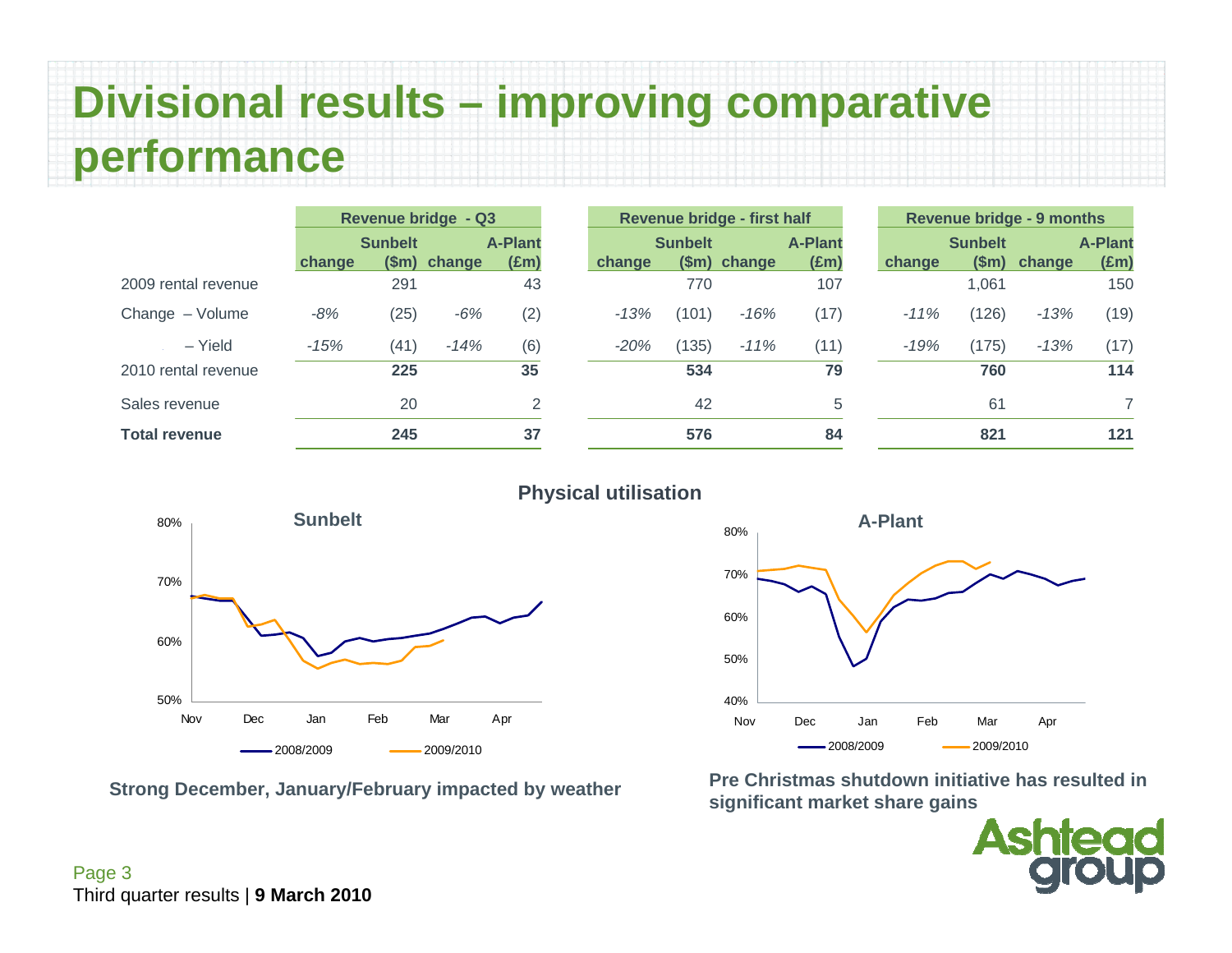### **Gaining market share in a market with signs of improvement in lead indicators**





**Architectural billings index**



**Recent equipment values**



Change in OLV



1 Quarter to 31 December 2009 for URI, RSC and HERC and 31 January 2010 for Sunbelt

#### Page 4 Third quarter results | **9 March 2010**